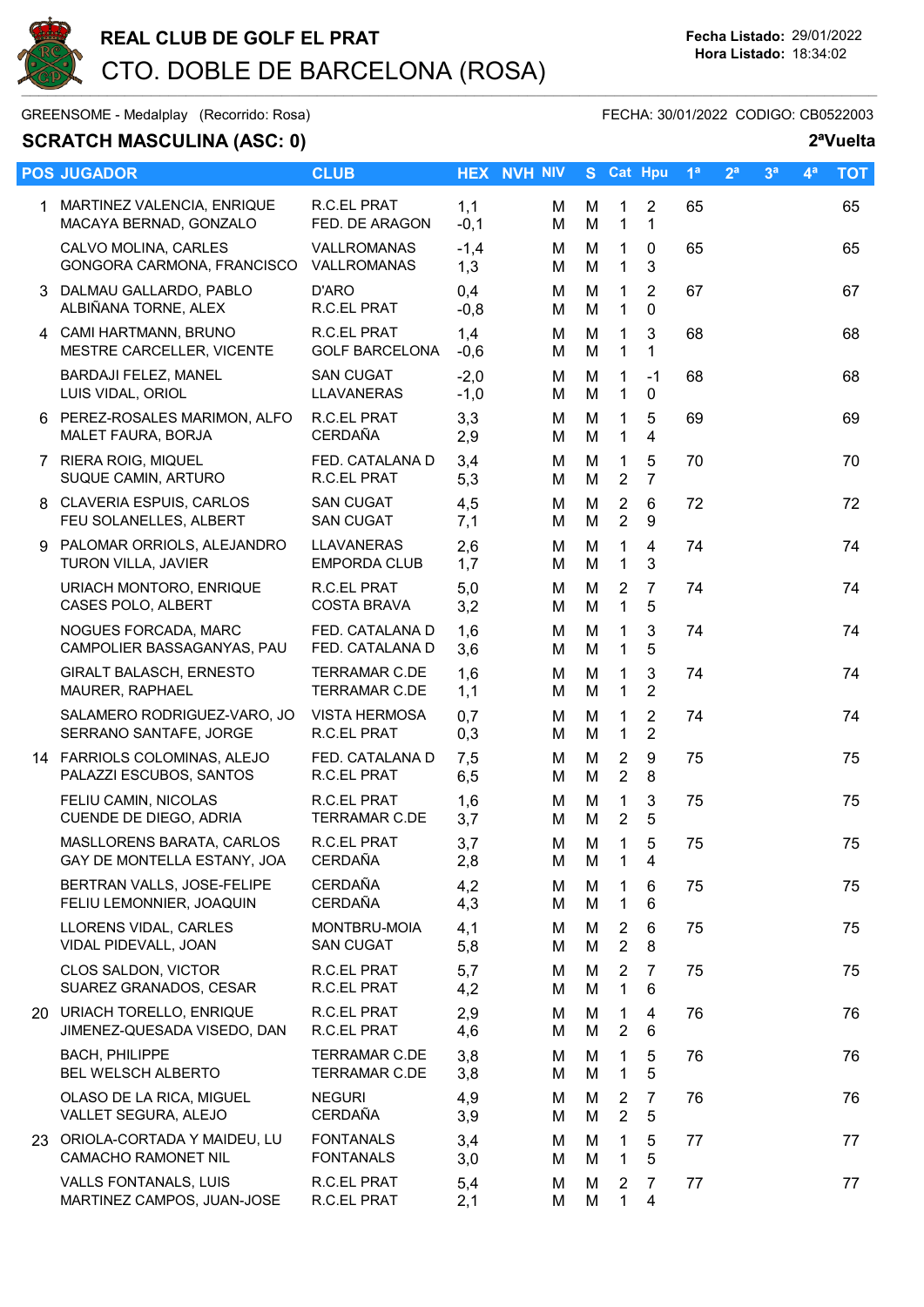

GREENSOME - Medalplay (Recorrido: Rosa) FECHA: 30/01/2022 CODIGO: CB0522003

## SCRATCH MASCULINA (ASC: 0) 2<sup>a</sup>Vuelta POS JUGADOR CLUB CLUB HEX NVH NIV S Cat Hpu 1<sup>a</sup> 2<sup>a</sup> 3<sup>a</sup> 4<sup>a</sup> TOT ESCUDE LLUSCA, JORDI EMPORDA CLUB 3,8 M M 1 5 77 77 LABRADOR ELIAS, CARLOS FED. CATALANA D 7,6 M M SILVA BALBOA, DARIO VALLROMANAS 1,7 M M 1 3 77 77 BOFARULL BALLESTE, MARC VALLROMANAS 1,9 M M 1 3 27 ROSSELLO NOGUER, ANTONIO R.C.EL PRAT 6,7 M M 2 9 78 78 78<br>GRAHAM, IAN FRANK R.C.EL PRAT 2.0 M M 1 3 GRAHAM, IAN FRANK R.C.EL PRAT 2.0 M M 1 28 MARQUEZ GARCIA, MARC FED. CATALANA D 9,9 M M 2 12 79 79 GODOY PEREZ, ALBERTO LLAVANERAS 7,3 M M 2 9 BORES-LEONORI PUIG-LA CALLE R.C.EL PRAT 11,4 M M 2 14 79 79 BORES-LEONORI MONTAL, IGNAC R.C.EL PRAT 10,1 M M MARSAL COLOM, IGNACIO EMPORDA CLUB 5,7 M M 2 7 LOPEZ DE LAMADRID HDEZ., BO R.C.EL PRAT 8,6 M M 2 11 TUSELL VILADOT, POL GOLF BARCELONA 6,8 M M 2 9 RAMOS VIÑOLAS, EDUARD FED. CATALANA D 0,7 M M 1 2 GARCIA-ELIAS COS, CARLOS GOLF BARCELONA 16,0 M M 3 19 ROCA PADROS, ALEJANDRO SAN CUGAT 10,0 M M 2 12 BEASCOA AMAT, PATXI SAN CUGAT 5,8 M M 2 8 BORES-LEONORI MONTAL, CARLO R.C.EL PRAT 8,9 M M 2 11 ESQUERRA GIMENO, SERGIO EMPORDA CLUB 10,0 M M 2 12 SALLENT TONIJUAN, XAVIER SAN CUGAT 6,2 M M 2 8

GRACIA ROCAFORT, VICTOR SAN CUGAT 7,6 M M 2 10

45 SCHRODER QUIJANO, PANCHO R.C.EL PRAT 5,6 M M 2 7 86 86 86<br>VAZQUEZ PEREZ-ROSALES.MANUE EMPORDA CLUB 8.2 M M 6 10 VAZQUEZ PEREZ-ROSALES, MANUE EMPORDA CLUB 8.2 M M 6 46 CARULLA GARCIA, JAUME VALLROMANAS 11,5 M M 3 14 87 87 IBORRA JOVE RAUL VALLROMANAS 9,8 M M 2 12

47 VICENT FERRER, ALBERTO VALLROMANAS 11,7 M M 3 14 88 88 QUIRANTE ESPAÑA, FELIPE VALLROMANAS 11,8 M M 3 14 48 MENDIZABAL CARRILLO, HARITZ R.C.EL PRAT 10,3 M M 2 12 94 94

MENDIZABAL RIVAS, EKAITZ GOLF 9,7 M M 3 12

|     | SALLENT GARRIGA, RAIMOND<br>MARSAL COLOM, IGNACIO          | <b>SAN CUGAT</b><br><b>EMPORDA CLUB</b>     | 7,3<br>5,7   | М<br>М | М<br>M | $\overline{2}$<br>$\overline{2}$ | 9<br>$\overline{7}$  | 79 | 79 |
|-----|------------------------------------------------------------|---------------------------------------------|--------------|--------|--------|----------------------------------|----------------------|----|----|
|     | LOPEZ DE LAMADRID MORANTE,<br>LOPEZ DE LAMADRID HDEZ., BO  | R.C.EL PRAT<br>R.C.EL PRAT                  | 6,1<br>8,6   | м<br>М | M<br>M | $\overline{2}$<br>$\overline{2}$ | 8<br>11              | 79 | 79 |
|     | 32 FERRERO RODRIGUEZ, JORDI<br>TUSELL VILADOT, POL         | <b>R.C.EL PRAT</b><br><b>GOLF BARCELONA</b> | 5,7<br>6,8   | М<br>М | M<br>M | $\overline{2}$<br>$\overline{2}$ | 7<br>9               | 80 | 80 |
|     | <b>BAINAD PUIG, EDUARD</b><br>RAMOS VIÑOLAS, EDUARD        | FED. CATALANA D<br>FED. CATALANA D          | 12,2<br>0,7  | м<br>М | M<br>M | 3<br>$\mathbf{1}$                | 14<br>$\overline{2}$ | 80 | 80 |
|     | DE LA TORRE ROJO, JAIME<br>GARCIA-ELIAS COS, CARLOS        | FED. CATALANA D<br><b>GOLF BARCELONA</b>    | 10,5<br>16,0 | М<br>М | М<br>M | $\overline{2}$<br>3              | 13<br>19             | 80 | 80 |
| 35  | MILLAN FERNANDEZ, ORIOL<br>ROCA PADROS, ALEJANDRO          | <b>SAN CUGAT</b><br><b>SAN CUGAT</b>        | 11,0<br>10,0 | М<br>М | M<br>M | 2<br>2                           | 13<br>12             | 81 | 81 |
| 36  | BREMON FERNANDEZ-AYALA, LEO<br>BEASCOA AMAT, PATXI         | R.C.EL PRAT<br><b>SAN CUGAT</b>             | 7,2<br>5,8   | м<br>М | М<br>М | $\overline{2}$<br>$\overline{2}$ | 9<br>8               | 82 | 82 |
|     | <b>GUELL LOPEZ, PABLO</b><br>BORES-LEONORI MONTAL, CARLO   | R.C.EL PRAT<br>R.C.EL PRAT                  | 11,0<br>8,9  | М<br>М | M<br>M | $\overline{2}$<br>$\overline{2}$ | 13<br>11             | 82 | 82 |
|     | ORTIZ LOPEZ, JOSE<br>ESQUERRA GIMENO, SERGIO               | VALLROMANAS<br><b>EMPORDA CLUB</b>          | 16,2<br>10,0 | М<br>м | M<br>M | 3<br>2                           | 19<br>12             | 82 | 82 |
|     | PORTABELLA MOLINA, LUCAS<br>SALLENT TONIJUAN, XAVIER       | <b>SAN CUGAT</b><br><b>SAN CUGAT</b>        | 14,8<br>6,2  | М<br>М | м<br>M | 3<br>$\overline{2}$              | 17<br>8              | 82 | 82 |
| 40  | BLANCO FERNANDEZ, OSCAR JAV<br><b>DALLEMAGNE GUILLAUME</b> | VALLROMANAS<br><b>VALLROMANAS</b>           | 8,8<br>9,5   | М<br>М | M<br>M | $\overline{2}$<br>$\mathbf{3}$   | 11<br>12             | 83 | 83 |
|     | SALLENT TONIJOAN, JOAN<br><b>GALLEMI CATALA, JORDI</b>     | <b>SAN CUGAT</b><br><b>SAN CUGAT</b>        | 15,2<br>4,1  | м<br>м | M<br>M | 3<br>$\mathbf{1}$                | 18<br>6              | 83 | 83 |
| 42. | MAS FAURA, GUILLEM<br>PUJOL CHAVARRIA, JAUME               | <b>VALLROMANAS</b><br>FED. GALLEGA          | 10,8<br>3,5  | М<br>М | M<br>M | $\overline{2}$<br>$\mathbf{1}$   | 13<br>5              | 85 | 85 |
|     | TORRAS CORTADA, ALBERT<br>ENCINAS RODRIGUEZ, MARC          | R.C.EL PRAT<br>R.C.EL PRAT                  | 10,1<br>12,3 | М<br>М | M<br>M | $\overline{2}$<br>3              | 12<br>15             | 85 | 85 |
|     | AGUILO CLOSA, JUAN JOSE                                    | <b>VALLROMANAS</b>                          | 6,2          | М      | M      | 2                                | 8                    | 85 | 85 |